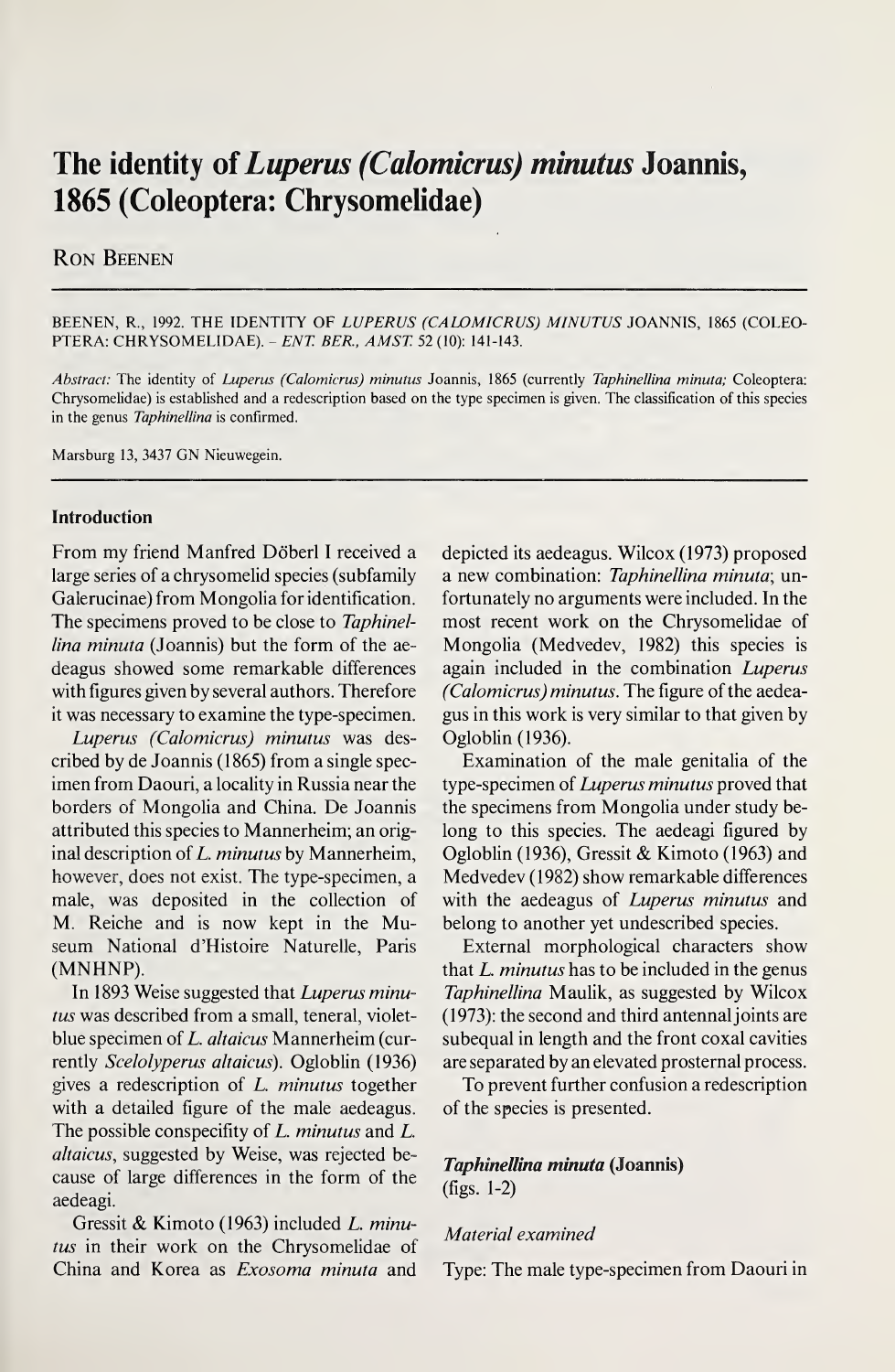MNHNP is labelled as follows: ''Luperus minutus Mannerh. Dauria", ''Museum Paris ex. coll. R. Oberthur Reiche", 'TYPE".

Because the type-specimen is clearly labelled, no further labels have been added.

Apart from the type, specimens from the following localities have been examined: Mongolia, Chentejsky, 5 km west of Mörön, 1200 m, 25-26.vi. 1976, leg L. N. Medvedev & N. Woronowa, 2 specimens (coll. Staatliches Museum für Naturkunde, Stuttgart (SMNS)). Mongolia oriental, Chentejsky ajmac del. Mörön-gol, vii.1985, leg. B. Malec, 5 specimens (coll. Döberl, coll. Beenen). Mongolia central, Centralni ajmac Ulan Batar env., vii.1985, leg. B. Malec, 32 specimens (coll. Döberl, coll. Beenen).

## **Description**

Head: shining black; mouthparts brownish. Vertex without punctures. Eyes oval, of moderate size. Frontal tubercules flat, triangular; smooth, surrounded by a narrow sulcus. Antennae: first antennal joint brown, the second and third are yellowish. The following joints become gradually darker. The last ones are brown. The second and third antennal joints are subequal in length and only a little longer than wide. The following joints are much larger than wide (more then three times as long as wide).

Thorax: Dorsal part of pronotum black with a shine of blue. Width about 1.5 times length. Sides and base moderately curved, with small margins. Front angles swollen, hind angles slightly produced. Lateral margins with rows of small hairs. Surface of pronotum moderately, evenly convex, without impressions and finely punctate. Scutellum flat, triangular and black. Elytra three times longer than wide and of the same color as the pronotum; punctation definitively stronger than on pronotum, with a few hairs mainly in the apical half. Epipleura wide at base; narrowed rather abruptly just before middle, narrow to sutural

Figs. 1-2. Taphinellina minuta (Joannis). 1, left lateral side of aedeagus, with partly everted in ternal sac; 2, ventral side of aedeagus (Scale line 0.5 mm).